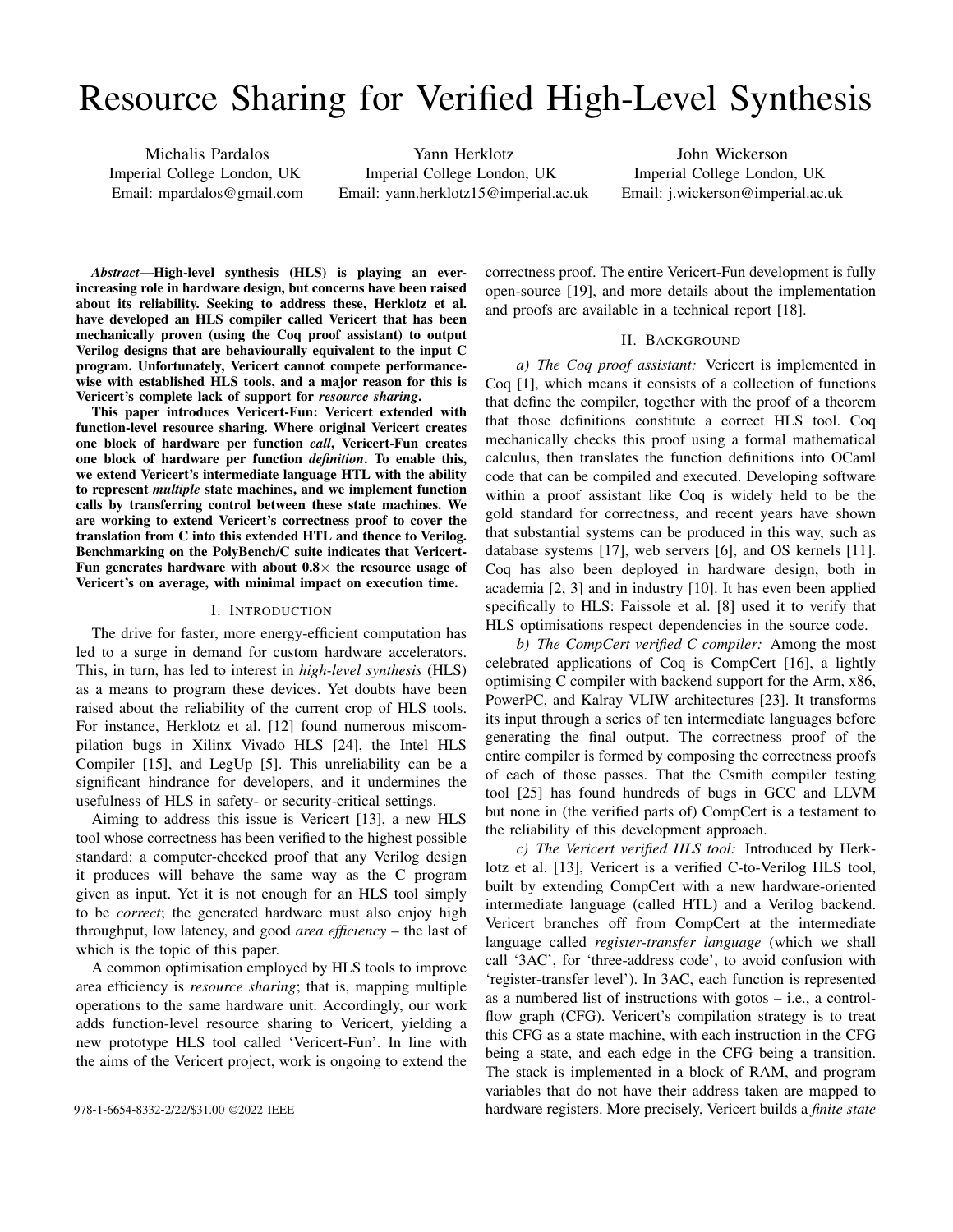*machine with datapath* (FSMD). This comprises two maps, both taking the current state as their input: the *control logic* map for determining the next state, and a *datapath* map for updating the RAM and registers. These state machines are captured in Vericert's new intermediate language, HTL. When Vericert compiles from HTL to the final Verilog output, these maps are converted from mathematical functions into syntactic Verilog case-statements, and placed inside always-blocks.

Vericert currently performs no significant optimisations beyond those inherited from CompCert's frontend. This results in performance generally about an order of magnitude slower than that achieved by comparable, unverified HLS tools. The overall Vericert flow is shown in Figure 1 (top). Note the 'inlining' step, which folds all function definitions into their call sites. This allows Vericert to make the simplifying assumption that there is only a single CFG, but has the unwanted effect of duplicating hardware. Vericert-Fun removes some of this inlining and hence some of the duplication.

*d) Resource sharing in HLS:* Resource sharing is a feature expected of most HLS compilers. In a typical HLSgenerated architecture [7], several 'functional components' are selected from a library according to the needs of the specific design, and in the scheduling process, each operation is allotted a clock cycle in which the required components are all available. Given the need to mechanically verify the correctness of our implementation, Vericert-Fun follows a simpler approach: we share resources at the granularity of entire functions, rather than individual operations. Functionlevel resource sharing is implemented in commercial HLS compilers such as the Intel HLS compiler [15] or Xilinx Vitis [24], and is guided by the programmer through pragmas.

Perna et al. [20] developed a verified HLS tool for the Handel-C language, but, like Vericert, they did not implement function-level resource sharing, instead arranging that "all procedure and function calls are expanded in the front-end".

## III. IMPLEMENTATION OF VERICERT-FUN

We now explain the implementation of Vericert-Fun using Figure 2 as a worked example. The overall flow is shown in Figure 1 (bottom): we avoid inlining the function calls at the 3AC level (except in certain circumstances described below), instead maintaining one state machine per function. All the state machines run simultaneously, and function calls are implemented by sending messages between them. We then combine all of these state machines into a single Verilog module after renaming variables to avoid clashes.

Figure 3 shows the 3AC representation of that C program, as obtained by the CompCert frontend. We see two CFGs, one per function. The control flow in this example is straightforward, but in general, 3AC programs can contain unrestricted gotos. The nodes of the CFGs are numbered in reverse, as are the parameters of the add function, following CompCert convention. Figure 4 depicts the result of converting those CFGs into two state machines. The conversion of 3AC instructions into Verilog instructions has been described already by Herklotz et al. [13]; what is new here is the handling of function



Fig. 1: Key compilation passes and intermediate languages in Vericert [13] (top) and in Vericert-Fun (bottom)

int add(int a, int b) { return a + b; } int main() { int  $v = 0;$  $v = add(v, 1);$  $v = add(v, 2);$ return v; }

Fig. 2: A simple C program with each instruction colour-coded so it can be tracked through the compilation stages



Fig. 3: 3AC representation comprising two CFGs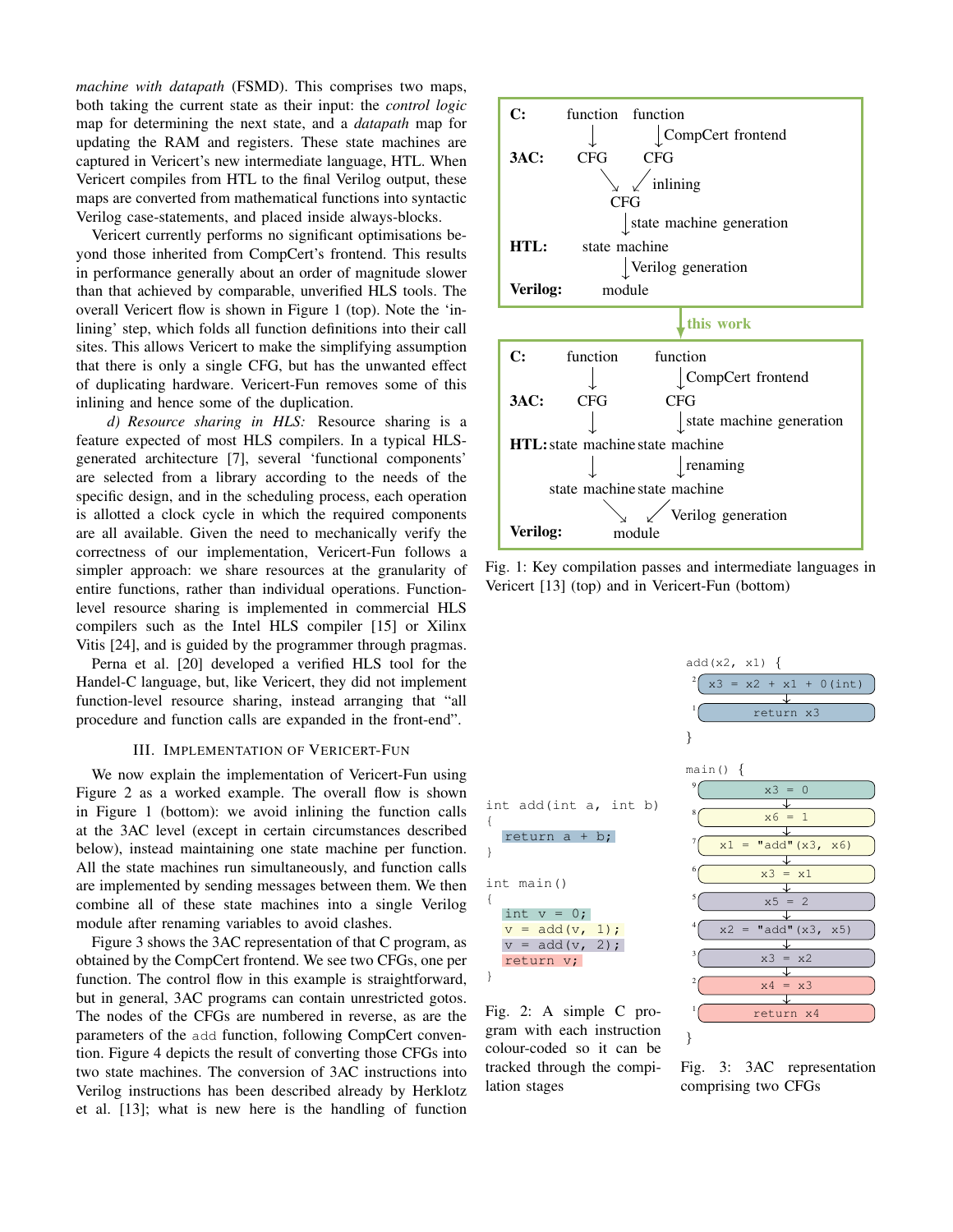calls, so the following concentrates on that aspect. Note that "\* $\rightarrow \langle node \rangle$ " stands for edges from all nodes to  $\langle node \rangle$ . The solid edges within the two state machines indicate the transfer of control between states, while the dashed edges between the state machines are more 'fictional'. The ground truth is that both state machines run continuously, but it is convenient to think that only one machine does useful work at a time. So, the dashed edges indicate when the 'active' machine changes.

In more detail: Execution begins in state 9 of the main machine, and proceeds through successive states until it reaches state 7, in which the add machine's rst signal is set. This causes the add machine to advance to state 2. When main advances to state 12, that rst signal is unset; add then begins its computation while main spins in state 12. When add has finished (state 1), it sets its fin signal, which allows main to leave state 12. Finally, add unsets its fin and waits in state 3 for the next call. The same event sequence can also be understood using the timing diagram in Figure 5, in which red lines indicate unspecified values. We see that calls are initiated by triggering the rst signal of the called module and that a function returns by setting its own fin register.

One technical challenge we encountered in the implementation of Vericert-Fun has to do with the fact that the called and callee state machines need to modify each other's variables. This is problematic because each function is translated independently, and hence the register names used in the other state machines may not be available. We work around this by introducing an additional component to our state machines: an 'extern\_ctrl' mapping from local register names to pairs of module identifiers and roles in those modules. For instance, the first entry in extern\_ctrl in Figure 4 tells us that the add\_0\_rst register used by main should resolve to whichever register plays the role of 'reset' in add. Once all the state machines have been generated, we erase extern\_ctrl. We do this in two steps. First, we rename all registers to be globally unique, which avoids unintended conflicts between registers in different modules (register names can only be assumed unique within their own module). We then rename all registers mentioned in extern\_ctrl to the name of the actual register they target.

A second technical challenge we encountered in the implementation of Vericert-Fun has to do with an assumption made in Vericert's correctness proof: that all pointers are stored as offsets from the main function's stack frame. This assumption was reasonable for Vericert because after full inlining, the main function is the only function. This assumption is baked into several of Vericert's most complicated lemmas, including the correctness proof for load and store instructions, and so we have not sought to lift it in our current prototype of Vericert-Fun. Instead, we have made the compromise of only *partially* eliminating the inlining pass. That is: Vericert-Fun inlines all functions that contain load, store or call instructions. Thus, the benefits of resource sharing are currently only enjoyed by functions that do not contain load or store instructions and do not call other functions.



Fig. 4: HTL representation comprising two state machines



Fig. 5: Timing diagram for the state machines in Figure 4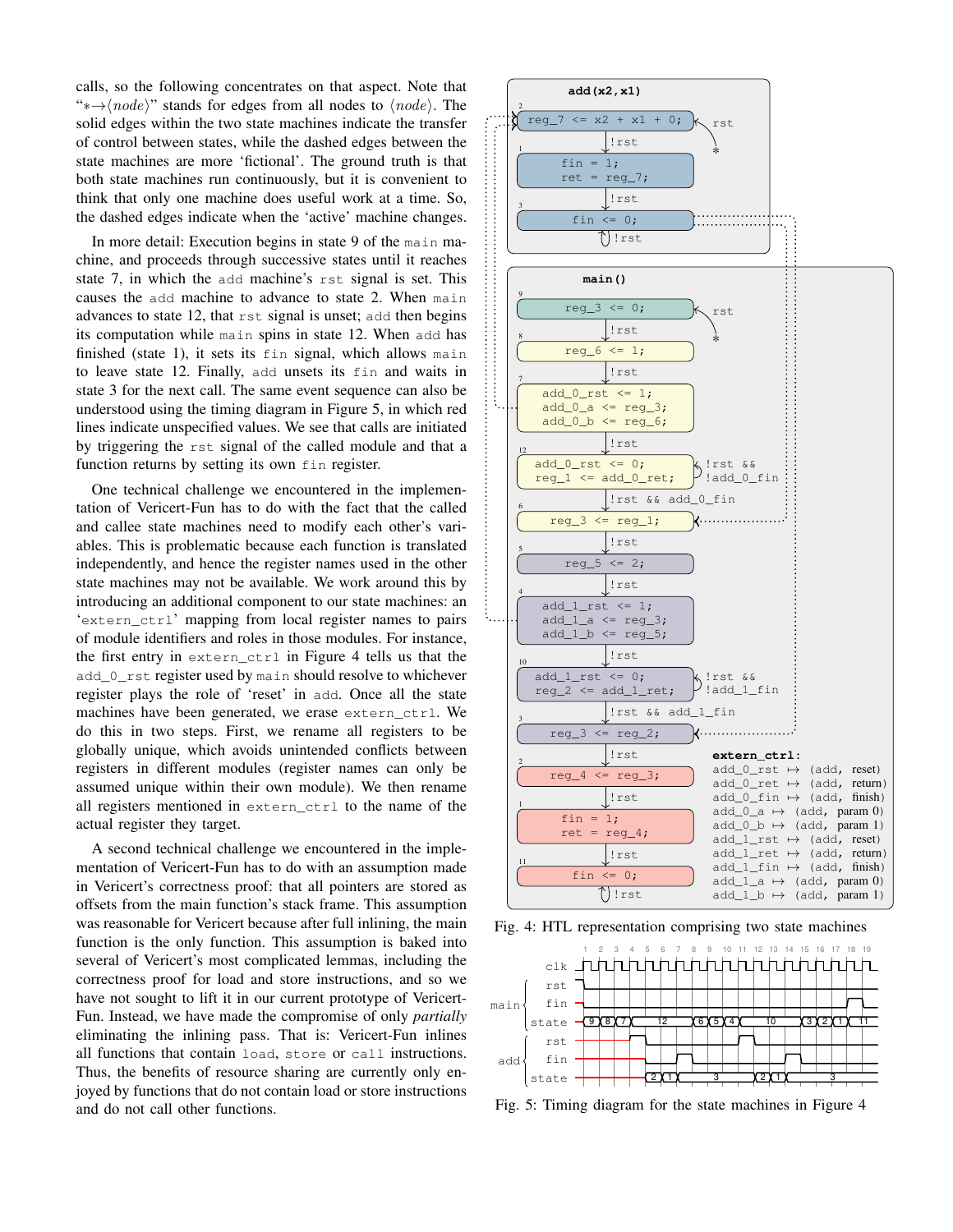# IV. PROVING VERICERT-FUN CORRECT

The CompCert correctness theorem [16] states that every behaviour of the compiled program is also a behaviour of the source program. Herklotz et al. [13] adapted this theorem for HLS by replacing 'compiled program' with 'generated Verilog design'. In both cases, a formal semantics is required for the source and target languages. Vericert-Fun targets the same fragment of the Verilog language as Herklotz et al. already mechanised in Coq, so no changes are required there.

Where changes *are* required is in the semantics of the intermediate language HTL, which sits between CompCert's 3AC and the final Verilog. When Herklotz et al. designed HTL, they did not include a semantics for function calls because they assumed all function calls would already have been inlined. We have extended HTL so that its semantics is additionally parameterised by an environment that maps function names to state machines. Our semantics for function calls looks up the named function in this environment, activates the corresponding state machine, and pushes a new stack frame, and our semantics for return statements pops the current stack frame and reactivates the caller's state machine.

At the point of writing, the correctness of Vericert-Fun from C to HTL has been mostly proven: basic instructions and function calls are proven correct, but proofs of load and store instructions still lack some key invariants. The pass that renames variables in HTL is yet to be proven, as is the Verilog-generation pass. To give a rough idea of the scale and complexity of our work: the implementation of Vericert-Fun involved adding or changing about 700 lines of Coq code in Vericert and took the first author 4 months. The correctness proof has so far required about 2300 lines of additions or changes to the Coq code and 8 person-months of work.

#### V. PERFORMANCE EVALUATION

We now compare the quality of the hardware generated by Vericert-Fun against that of Vericert. We use the opensource (but unverified) Bambu tool [9, 21] as a baseline. We run Bambu (version 0.9.6) in the BAMBU\_AREA configuration, which optimises for area ahead of latency, but do not provide any additional pragmas to control the HLS process. Following Herklotz et al. [13], we use the PolyBench/C benchmark suite [22] with division and modulo replaced with iterative software implementations because Vericert does not handle them efficiently. That is,  $a/b$  and  $c/d$  are textually replaced with div(a,b) and  $mod(c, d)$ . These div and mod functions are the only function calls that are not inlined. We used the Icarus Verilog simulator to determine the cycle counts of the generated designs. We used Xilinx Vivado 2017.1, targeting a Xilinx 7-series FPGA (XC7K70T) to determine area usage (measured in slices) and fmax.

Figure 6 compares the hardware generated by Vericert-Fun with that of Vericert, using Bambu as a baseline. The top graph compares the area usage. We observe a substantial reduction in area usage across the benchmark programs, with Vericert consistently using more area than Bambu  $(1.5 \times$  on average) and Vericert-Fun requiring less area than Vericert  $(0.8 \times$  on



Fig. 6: Vericert-Fun vs Vericert-Fun, with Bambu as a baseline.

average), but still more than Bambu  $(1.2 \times$  on average). As expected, the benchmarks with several function calls (mvt, 2mm, 3mm, ludcmp) enjoy the biggest area savings, while those with only one function call (heat-3d, nussinov) require slightly more area because of the extra circuitry required. The bottom graph compares the execution time. We observe that Vericert-Fun generates hardware that is slightly (about 4%) slower than Vericert's, which can be attributed to the latency overhead of performing a function call. Hardware from Vericert and Vericert-Fun is significantly slower than Bambu's, which can be attributed to Vericert employing far fewer optimisations than the unverified Bambu tool.

## VI. FUTURE WORK

Our immediate priority is to complete Vericert-Fun's correctness proof. In the medium term, we intend to improve our implementation of resource sharing by dropping the requirement to inline functions that access pointers or perform function calls; we anticipate that this will lead to further area savings and also allow Vericert-Fun to be evaluated on benchmarks with more interesting call graphs. We would also like Vericert-Fun to generate designs with one Verilog module per C function, as this is more idiomatic than cramming all the state machines into a single module; we did not do this yet because it requires extending the Verilog semantics to handle multiple modules. It would also be interesting to implement *selective* inlining of functions [14], either guided by heuristics or by programmer-supplied pragmas. It is worth noting that having proven inlining correct in general, the *amount* of inlining can be adjusted without affecting the correctness proof. Longer term, we would like to combine resource sharing with operation scheduling, i.e. resource-constrained scheduling [4].

#### ACKNOWLEDGMENTS

This work was financially supported by the EPSRC via the Research Institute for Verified Trustworthy Software Systems (VeTSS) and the IRIS Programme Grant (EP/R006865/1).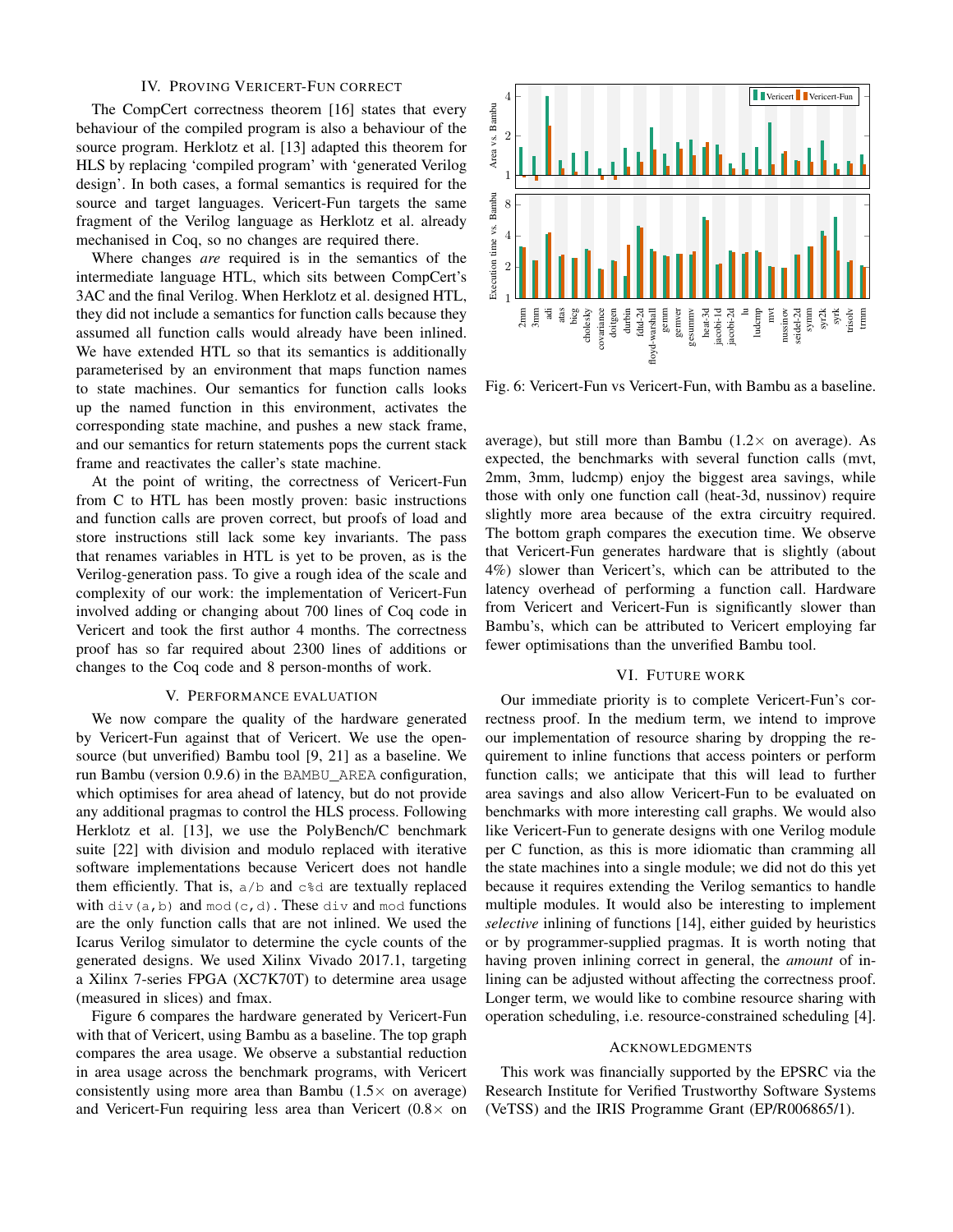# **REFERENCES**

- [1] Yves Bertot and Pierre Castéran. 2004. *Interactive Theorem Proving and Program Development - Coq'Art: The Calculus of Inductive Constructions*. Springer. https://doi.org/10.1007/978-3-662-07964-5
- [2] Thomas Bourgeat, Clément Pit-Claudel, Adam Chlipala, and Arvind. 2020. The Essence of Bluespec: A Core Language for Rule-Based Hardware Design. In *Proceedings of the 41st ACM SIGPLAN Conference on Programming Language Design and Implementation* (London, UK) *(PLDI 2020)*. ACM, New York, NY, USA, 243–257. https://doi.org/10.1145/3385412.3385965
- [3] Thomas Braibant and Adam Chlipala. 2013. Formal Verification of Hardware Synthesis. In *Computer Aided Verification - 25th International Conference, CAV 2013, Saint Petersburg, Russia, July 13-19, 2013. Proceedings (Lecture Notes in Computer Science, Vol. 8044)*, Natasha Sharygina and Helmut Veith (Eds.). Springer, 213–228. https://doi.org/10.1007/978-3-642-39799-8 14
- [4] Andrew Canis, Stephen Dean Brown, and Jason Helge Anderson. 2014. Modulo SDC scheduling with recurrence minimization in high-level synthesis. In *24th International Conference on Field Programmable Logic and Applications, FPL 2014, Munich, Germany, 2-4 September, 2014*. IEEE, 1–8. https://doi.org/10.1109/ FPL.2014.6927490
- [5] Andrew Canis, Jongsok Choi, Mark Aldham, Victor Zhang, Ahmed Kammoona, Jason H. Anderson, Stephen Brown, and Tomasz Czajkowski. 2011. LegUp: High-Level Synthesis for FPGA-Based Processor/Accelerator Systems. In *Proceedings of the 19th ACM/SIGDA International Symposium on Field Programmable Gate Arrays* (Monterey, CA, USA) *(FPGA '11)*. Association for Computing Machinery, New York, NY, USA, 33–36. https://doi.org/10.1145/1950413.1950423
- [6] Adam Chlipala. 2015. From Network Interface to Multithreaded Web Applications: A Case Study in Modular Program Verification. In *Proceedings of the 42nd Annual ACM SIGPLAN-SIGACT Symposium on Principles of Programming Languages, POPL 2015, Mumbai, India, January 15-17, 2015*, Sriram K. Rajamani and David Walker (Eds.). ACM, 609–622. https://doi.org/10.1145/ 2676726.2677003
- [7] Philippe Coussy, Daniel D. Gajski, Michael Meredith, and Andrés Takach. 2009. An Introduction to High-Level Synthesis. *IEEE Des. Test Comput.* 26, 4 (2009), 8–17. https://doi.org/10.1109/MDT.2009.69
- [8] Florian Faissole, George A. Constantinides, and David Thomas. 2019. Formalizing Loop-Carried Dependencies in Coq for High-Level Synthesis. In *2019 IEEE 27th Annual International Symposium on Field-Programmable Custom Computing Machines (FCCM)*. 315–315. https: //doi.org/10.1109/FCCM.2019.00056
- [9] Fabrizio Ferrandi, Vito Giovanni Castellana, Serena Curzel, Pietro Fezzardi, Michele Fiorito, Marco Lattuada,

Marco Minutoli, Christian Pilato, and Antonino Tumeo. 2021. Bambu: an Open-Source Research Framework for the High-Level Synthesis of Complex Applications. In *ACM/IEEE Design Automation Conference (DAC)*. IEEE, 1327–1330. https://doi.org/10.1109/DAC18074. 2021.9586110

- [10] Google. 2021. Project Silver Oak: Formal specification and verification of hardware, especially for security and privacy. https://github.com/project-oak/silveroak.
- [11] Ronghui Gu, Zhong Shao, Hao Chen, Xiongnan (Newman) Wu, Jieung Kim, Vilhelm Sjöberg, and David Costanzo. 2016. CertiKOS: An Extensible Architecture for Building Certified Concurrent OS Kernels. In *12th USENIX Symposium on Operating Systems Design and Implementation, OSDI 2016, Savannah, GA, USA, November 2-4, 2016*, Kimberly Keeton and Timothy Roscoe (Eds.). USENIX Association, 653–669. https: //doi.org/10.5555/3026877.3026928
- [12] Yann Herklotz, Zewei Du, Nadesh Ramanathan, and John Wickerson. 2021. An Empirical Study of the Reliability of High-Level Synthesis Tools. In *2021 IEEE 29th Annual International Symposium on Field-Programmable Custom Computing Machines (FCCM)*. 219–223. https: //doi.org/10.1109/FCCM51124.2021.00034
- [13] Yann Herklotz, James D. Pollard, Nadesh Ramanathan, and John Wickerson. 2021. Formal verification of highlevel synthesis. *Proc. ACM Program. Lang.* 5, OOPSLA (2021), 1–30. https://doi.org/10.1145/3485494
- [14] Qijing Huang, Ruolong Lian, Andrew Canis, Jongsok Choi, Ryan Xi, Nazanin Calagar, Stephen Dean Brown, and Jason Helge Anderson. 2015. The Effect of Compiler Optimizations on High-Level Synthesis-Generated Hardware. *ACM Trans. Reconfigurable Technol. Syst.* 8, 3 (2015), 14:1–14:26. https://doi.org/10.1145/2629547
- [15] Intel. 2022. Intel High Level Synthesis Compiler. https://www.intel.com/content/www/us/en/ software/programmable/quartus-prime/hls-compiler.html
- [16] Xavier Leroy. 2009. Formal verification of a realistic compiler. *Commun. ACM* 52, 7 (2009), 107–115. https: //doi.org/10.1145/1538788.1538814
- [17] J. Gregory Malecha, Greg Morrisett, Avraham Shinnar, and Ryan Wisnesky. 2010. Toward a verified relational database management system. In *Proceedings of the 37th ACM SIGPLAN-SIGACT Symposium on Principles of Programming Languages, POPL 2010, Madrid, Spain, January 17-23, 2010*, Manuel V. Hermenegildo and Jens Palsberg (Eds.). ACM, 237–248. https://doi.org/10.1145/ 1706299.1706329
- [18] Michalis Pardalos. 2021. *Formally verified resource sharing for High Level Synthesis*. Master's thesis. https: //mpardalos.xyz/thesis.pdf
- [19] Michalis Pardalos, Yann Herklotz, and John Wickerson. 2022. Public repository for Vericert-Fun. https:// github.com/mpardalos/Vericert-Fun or https://doi.org/10. 5281/zenodo.5866708.
- [20] Juan Perna and Jim Woodcock. 2012. Mechanised